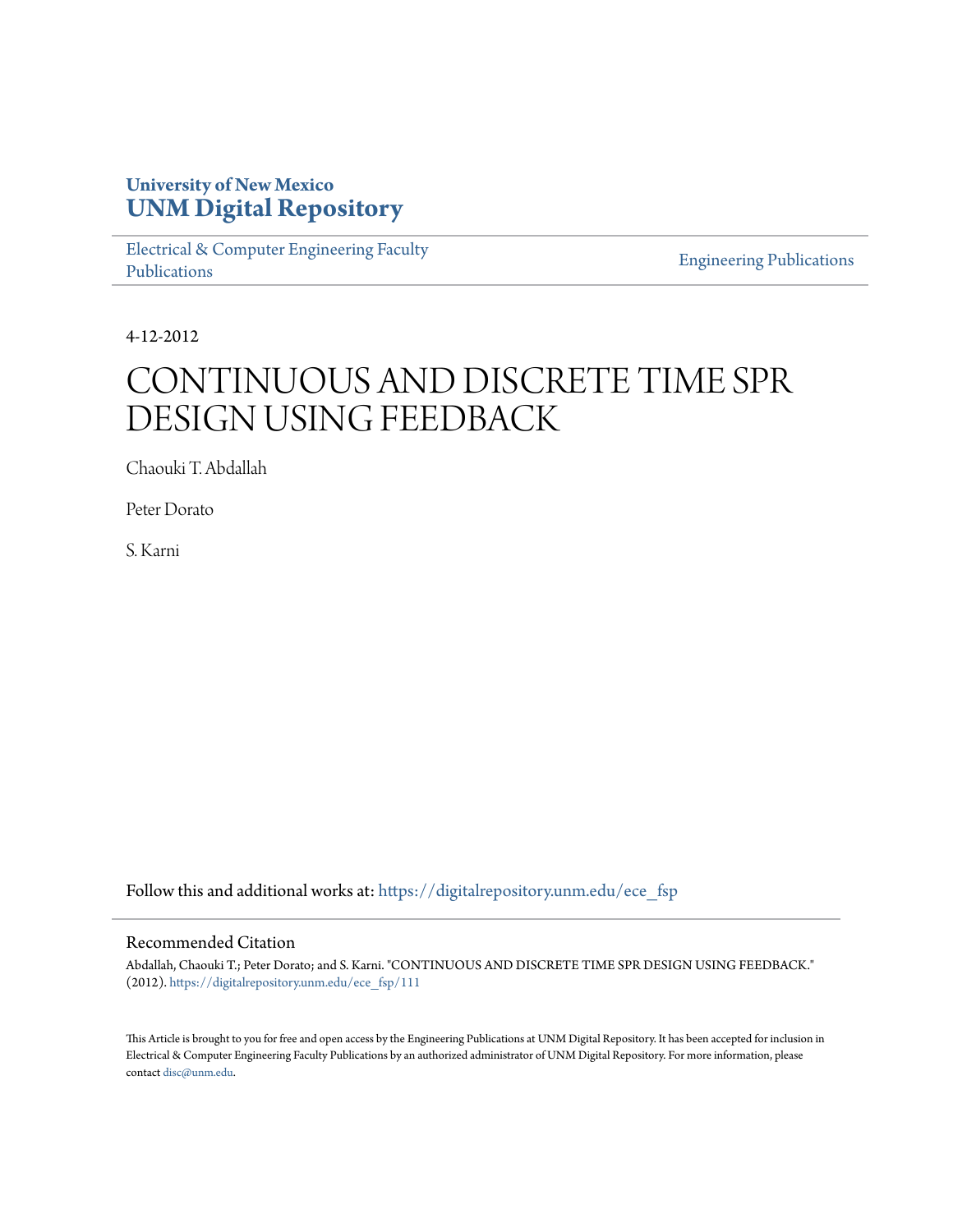# CONTINUOUS AND DISCRETE TIME SPR DESIGN **USING FEEDBACK**

C. Abdallah, P. Dorato, and S. Karni **EECE** Department University of New Mexico Albuquerque, NM 87131, USA

March 9, 1997

### ABSTRACT

This paper presents necessary and sufficient conditions for the existence of a feedback compensator that will render a given continuous-time or discrete-time linear system SPR. When these conditions hold, the controller is explicitely found.

#### **INTRODUCTION**  $\mathbf 1$

The concepts of Positive-Real (PR) and Strictly-Positive-Real (SPR) functions and matrices have been very useful in network theory [1], adaptive control [2] and robust control [3]. These concepts have also been generalized to include discrete-time systems [4] and [5]. The importance of PR and SPR matrices is obvious when dealing with uncertain systems. In this situation, a nominal SPR transfer function allows for large passive uncertainties without the loss of stability  $[2]$  and  $[5]$ . The standard definition of SPR matrices  $[6]$ , here termed strong SPR, is usually difficult to apply. Moreover, it was recently shown [7] that the strong SPR definition is overly restrictive for control theory applications. In this paper we will use the term SPR to denote weak SPR matrices as defined in  $[7]$  and  $[8]$  and reviewed in the next section. On the other hand, if a given transfer matrix is not SPR, the question of whether a feedback controller might make the closed-loop system SPR is of considerable interest. This problem was termed "Almost Strict Positive Real" and studied in [9]. What has been lacking, however, is a set of conditions that will answer the existence question: Given a transfer matrix  $P(s)$ , does a controller that will make it SPR exist?. Moreover, a construction of the controller (when it exists) is desirable. A necessary condition was found in  $[9]$  and a partial answer to the existence and construction questions was given in  $[10]$  for continuous-time systems. Sufficient existence conditions were also found in  $[11]$  for the single-input-singleoutput (SISO) continuous-time case and in [9] for the Multi-Input-Multi-Output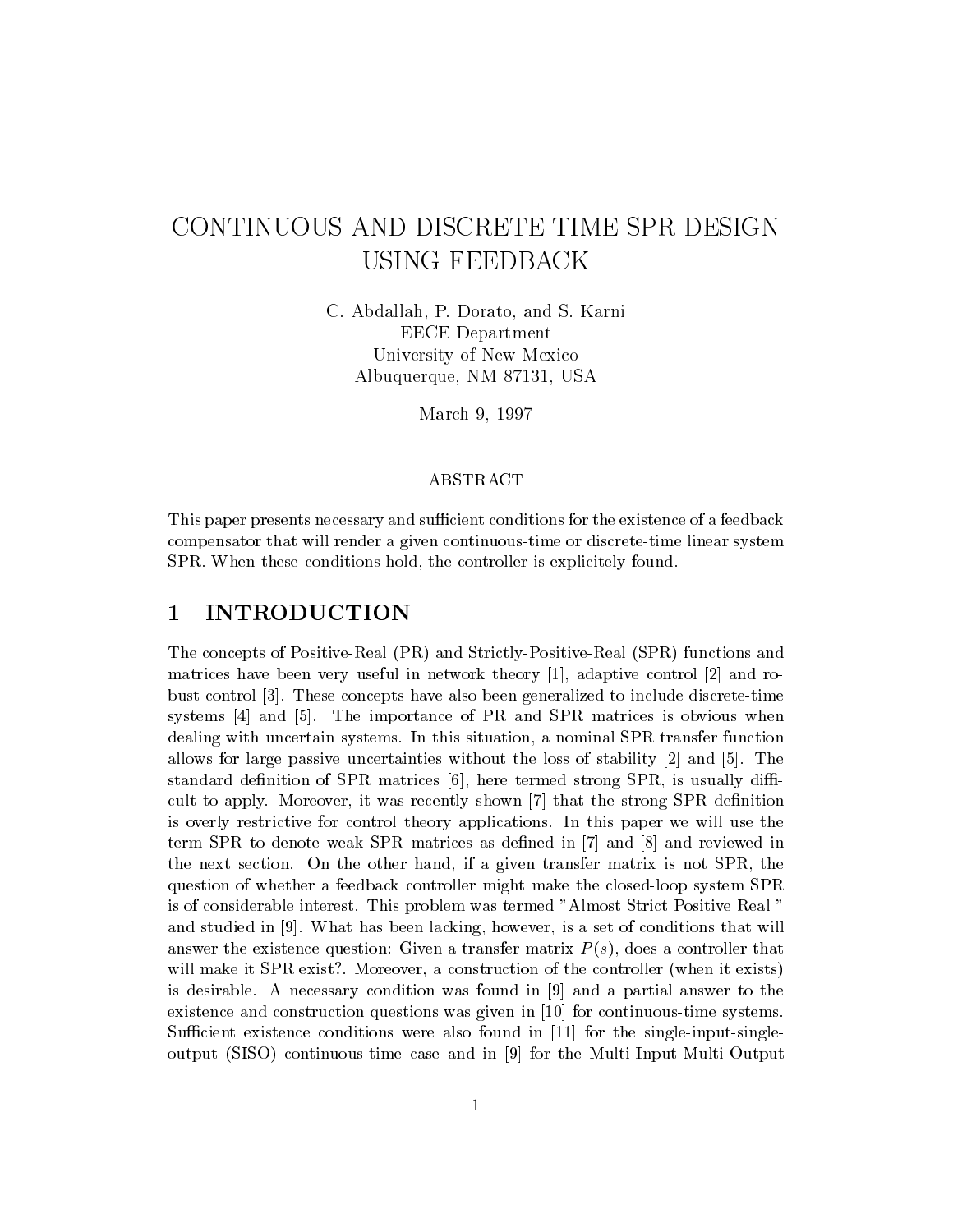case. In the present paper, we provide a simple proof of the results in [10] and [11], and extend these results to the discrete-time case and to a more general class of systems. This paper is organized as follows: In Section 2, we review the available SPR definitions for continuous and discrete-time transfer matrices. In Section 3, we define the problem and present our results on designing controllers to make a closed-loop system SPR. Our conclusions are presented in Section 4.

#### $\bf{2}$ WHICH SPR?

In order to keep the exposition clear, we will treat the continuous-time case first, then present the discrete-time results.

#### $2.1$ **Continuous-Time Case:**

Consider the multi-input-multi-output linear time-invariant system

$$
\begin{array}{rcl}\n\dot{x} & = & Ax + Bu \\
y & = & Cx + Du\n\end{array}\n\tag{1}
$$

where x is an n vector, u is an m vector, y is a p vector, A, B, C, and D are of the appropriate dimensions. The corresponding transfer function matrix is

$$
P(s) = C(sI - A)^{-1}B + D \tag{2}
$$

We will first assume that the system has an equal number of inputs and outputs, i.e.  $p = m$ . Then define the relative degree  $n^*$  as follows:  $n^* = 0$  if  $\det(D) \neq 0$ , and  $n^*$  = m if  $\det(D)$  = 0 but det  $(CB) \neq 0$ . A formalism for the poles and zeros of multivariable systems is given in [12] and may be used to justify the definition of  $n^*$ . To simplify our notation we will denote the Hermitian part of a real, rational transfer matrix  $T(s)$  by  $He[T(s)] = \frac{1}{2}[T(s) + T^{T}(s^{*})]$  where s<sup>\*</sup> is the complex conjugate of s. A number of definitions have been given for SPR functions and matrices  $[6]$ and  $[8]$ . It appears that the most useful definition for control applications is the following  $[7]$ 

**Definition 1** An mxm matrix  $T(s)$  of proper real rational functions which is not *identically zero is (weak)* SPR if

- 1. All elements of  $T(s)$  are analytic in the closed right half plane, i.e. in the region  $Re(s) > 0$ , and
- 2. The matrix  $He[T(s)]$  is positive definite for  $Re(s) \geq 0$ .

 $\Box$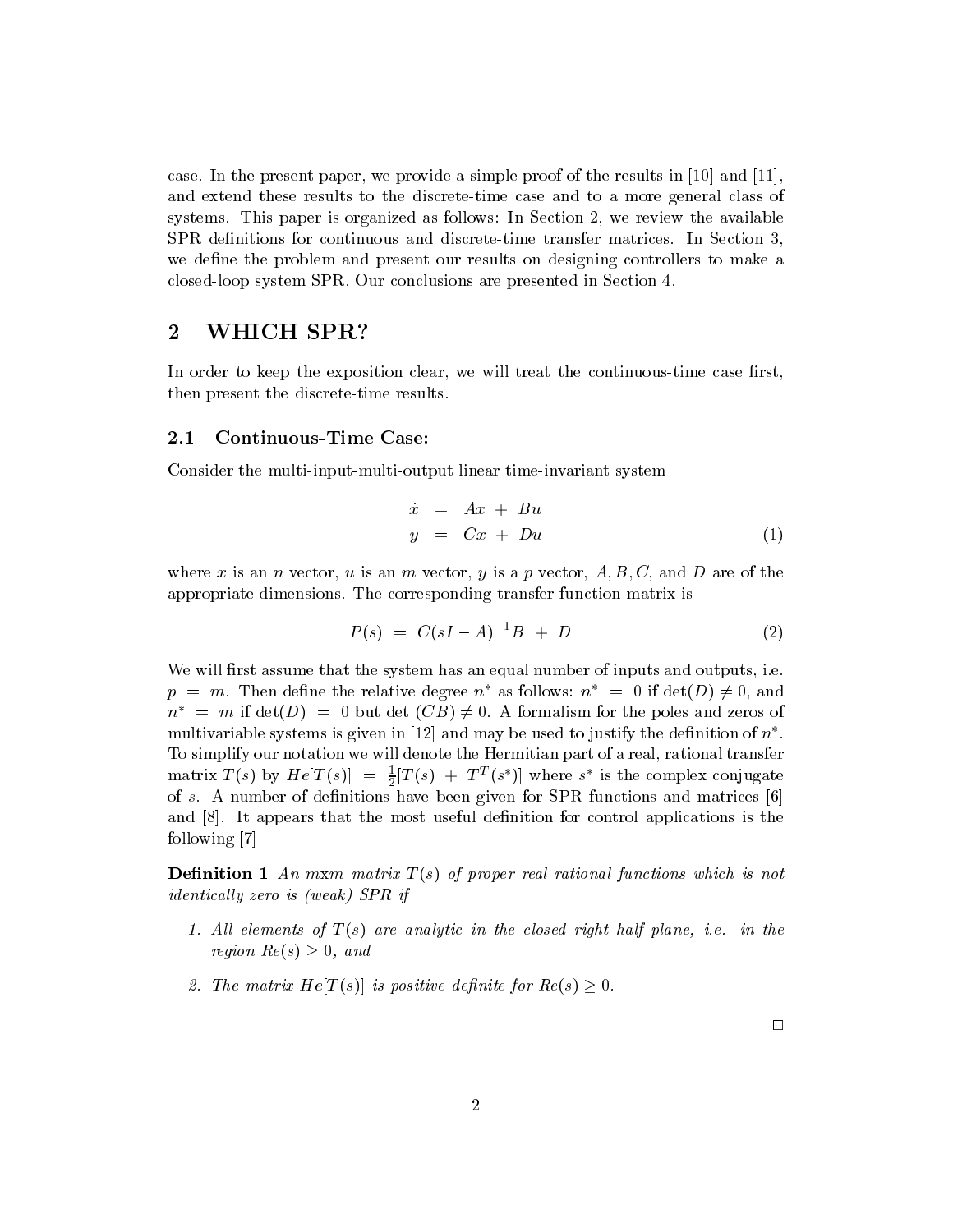As a result of this definition, a necessary condition for a given transfer function to be SPR is that  $n^* = -1$ , 0, 1. The more standard definition of SPR matrices advocated in [6] is more restrictive than Definition 1. In fact, a long-held view was that strong SPR was needed to prove the Meyer-Kalman-Yakubovitch (MKY) lemma, which is, after all, the major application of SPR concepts in control systems. However, As shown in [7], the weak SPR definition is just as useful in this regard and will therefore be adopted in this paper. Note that, from minimum real-part arguments given in [1], condition 2) of Definition 1 is equivalent to  $He[T(jw)] > 0$ for all  $w$ .

#### $2.2$ Discrete-Time Case:

Consider now the discrete-time multi-input-multi-output linear time-invariant system

$$
x(k+1) = Ax(k) + Bu(k)
$$
  

$$
y(k) = Cx(k) + Du(k)
$$
 (3)

where  $x(k)$  is an *n* vector,  $u(k)$  is an *m* vector,  $y(k)$  is a *p* vector, A, B, C, and D are of the appropriate dimensions. The corresponding transfer function matrix is then

$$
P(z) = C(zI - A)^{-1}B + D \tag{4}
$$

Similar to the continuous-time case, we assume that the system has an equal number of inputs and outputs i.e.  $p = m$  and define the relative degree  $n^*$  as follows:  $n^*$  = 0 if  $D \neq 0$ , and  $n^*$  = m if  $D = 0$  but  $CB \neq 0$ . Also, we denote the Hermitian part of  $T(z)$  by  $He[T(z)] = \frac{1}{2}[T(z) + T^{T}(z^{*})]$  where  $z^{*}$  is the complex conjugate of z and  $z = \rho e^{jw}$ . The concept of discrete PR matrices is defined in [4]. The following definition is motivated by  $[4]$  and by the continuous-time counterpart.

**Definition 2** An mxm matrix  $T(z)$  of real rational functions is SPR if

- 1. All elements of  $T(z)$  are analytic on and outside the unit circle, i.e. in the *region*  $|z| \geq 1$ , and
- 2. The matrix  $He[T(e^{jw})]$  is positive definite Hermitian for all real w.

 $\Box$ 

Note first that a transfer function  $T(z)$  is SPR only if the corresponding  $T(s)$  with  $s = (z-1)/(z+1)$  is SPR. In addition, a necessary condition for  $T(z)$  to be SPR. is that it relative degree  $n^* = 0$ .

#### $\bf{3}$ SPR USING FEEDBACK

We will again separate our results into continuous-time and discrete-time results.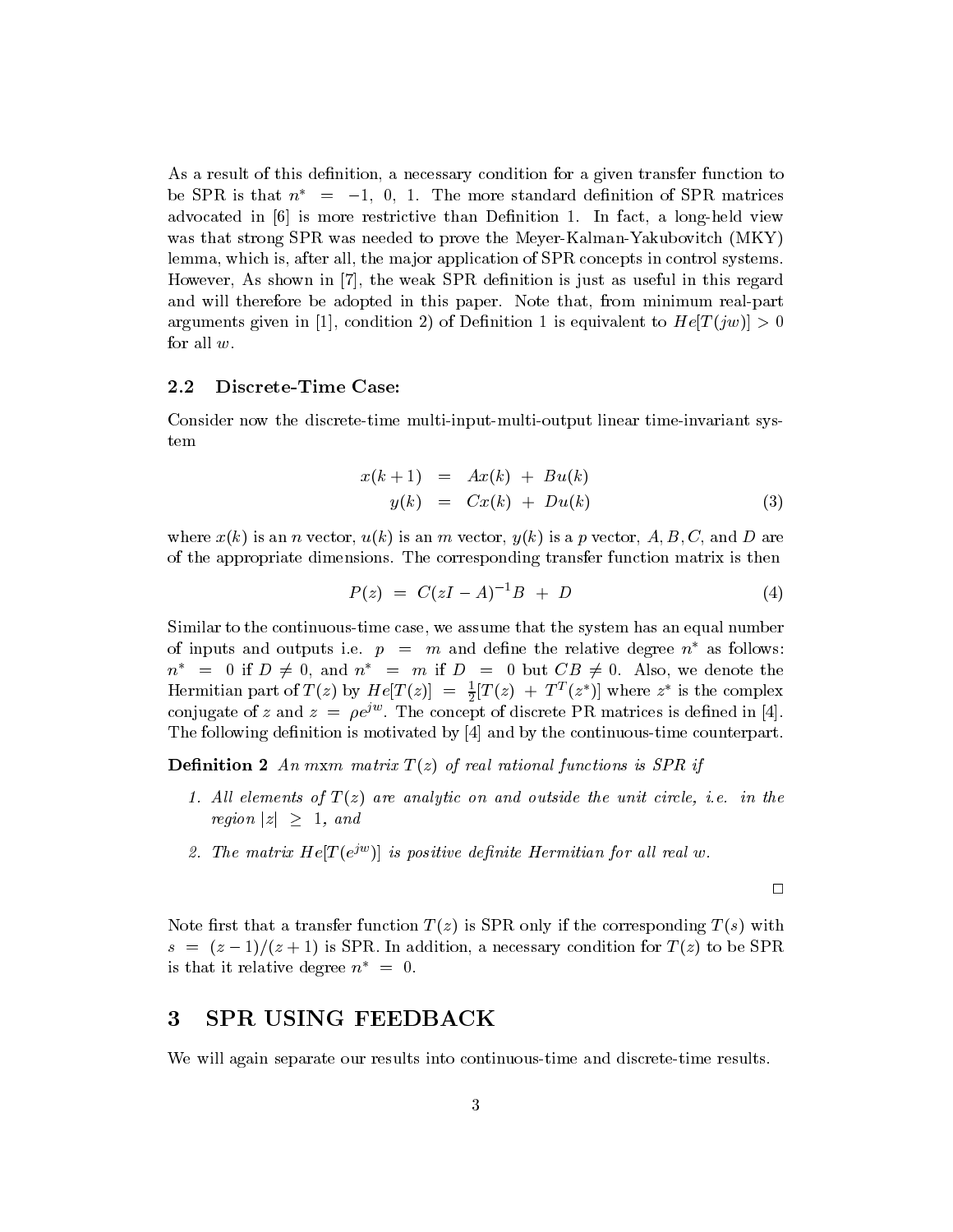#### **Continuous-Time Case:**  $3.1$

The question addressed in this section is to find conditions on  $(1)$  or  $(2)$  so that a feedback controller will render the closed-loop system SPR. The result of Theorem 1 appeared in  $[10]$  for the case of a continuous-time plant and a static output feedback, i.e.  $u = -\gamma K y + K r$ . The closed-loop system is then given by

$$
\begin{array}{rcl}\n\dot{x} & = & (A - \gamma BKC)x + BKr \\
y & = & Cx\n\end{array}\n\tag{5}
$$

or in the frequency-domain

$$
Y(s) = [I + \gamma P(s)K]^{-1} P(s)KR(s)
$$
\n(6)

We present a simple frequency domain proof to show the existence of K and  $\gamma$  that will render the closed-loop system SPR.

**Theorem 1** Let system  $(1)$  be stabilizable and detectable and let its relative degree be  $n^*$  = m. Then there exists a nonsingular K and a positive scalar  $\gamma$  such that the closed-loop system (5) is SPR, if and only if  $P(s)$  is minimum phase.

### Proof:

*Sufficiency:* Consider the closed-loop transfer function

$$
T(s) = [I + \gamma P(s)K]^{-1} P(s)K
$$

<sub>or</sub>

$$
T(s) = [K^{-1}P^{-1}(s) + \gamma I]^{-1}
$$

Since  $P(s)$  is minimum phase with a relative degree  $n^* = m$ , its inverse  $P^{-1}(s)$ will be given by

$$
P^{-1}(s) = sL + P_1(s)
$$

where  $P_1(s)$  is proper and stable, and det  $(L)$ ! = 0. In fact,  $det(CB) \neq 0$  and  $L = (CB)^{-1}$ . On the other hand, since  $P(s)$  is minimum phase,  $P_1(s)$  cannot have any poles in Re  $(s) \geq 0$ . It is now obvious that  $T(s)$  will be stable if and only if  $W(s) = [K^{-1}P^{-1}(s) + \gamma I]$  has no zeros in Re(s)  $\geq 0$ . Let K be given by

$$
K = (CB)^{-1}
$$

then

$$
W(s) = sI + CBP_1(s) + \gamma I
$$
  

$$
He[W(jw)] = He[CBP_1(jw)] + \gamma I
$$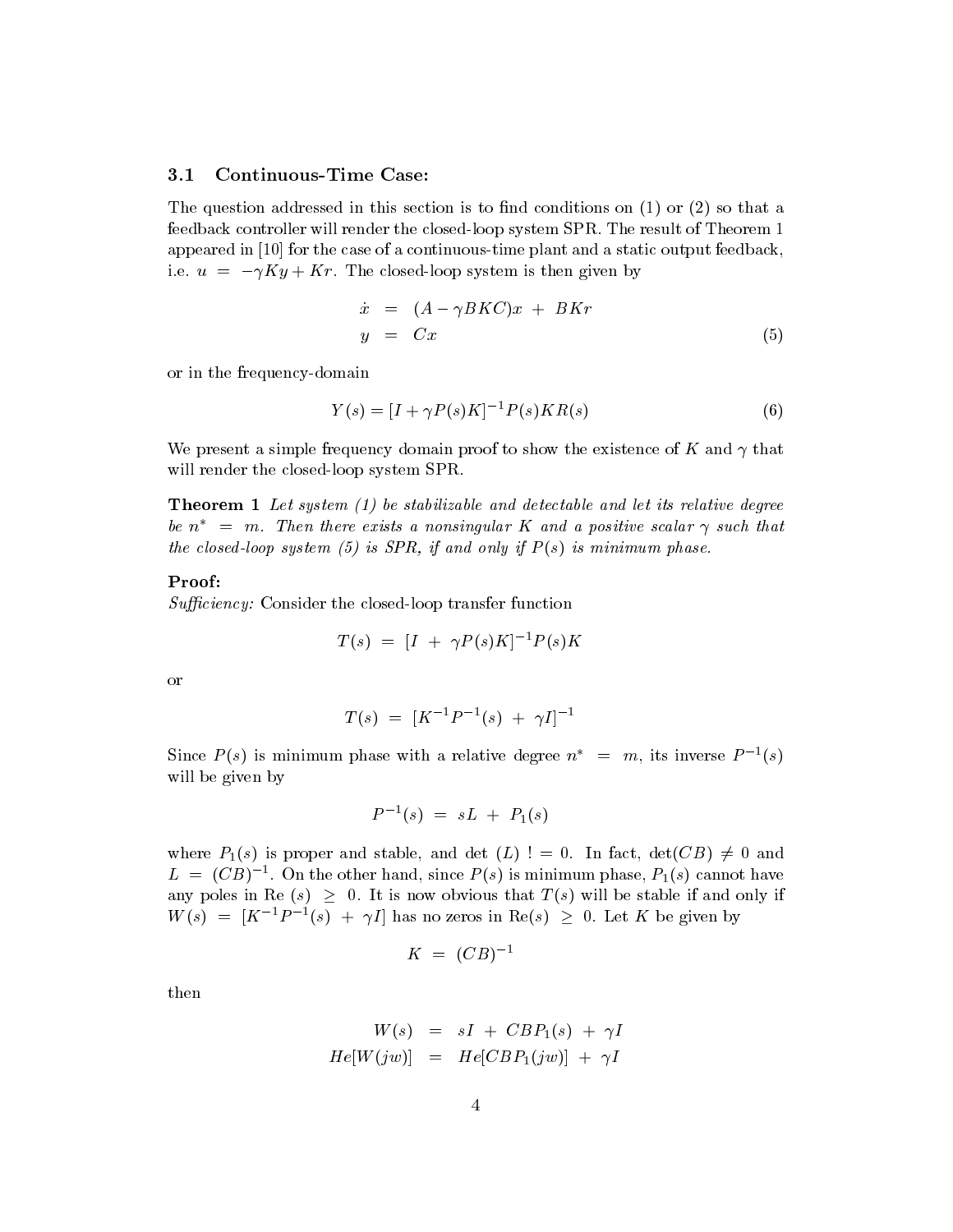Since  $P_1(iw)$  has no poles on the jw axis,  $He[W(iw)]$  may be made positive-definite by a large enough positive scalar  $\gamma$ . This then implies that  $W(s)$  is weak SPR. Since  $T(s)$  is the inverse of  $W(s)$ , it is also weak SPR [6].

*Necessity:* Suppose now that a nonsingular K and a  $\gamma$  were found to make the closed-loop system  $T(s)$  SPR and that  $D = 0$ . Then

$$
W(s) = [K^{-1}P^{-1}(s) + \gamma I]
$$

is also SPR. Writing  $P^{-1}(s)$  as  $sL + P_1(s)$ , with  $L = (CB)^{-1}$  we get

$$
W(s) = K^{-1} (CB)^{-1} + K^{-1} P_1(s) + \gamma I
$$

Since  $W(s)$  is SPR,  $P_1(s)$  must be stable, hence  $P(s)$  must be minimum-phase.

This result indicates that with the given assumptions on  $P(s)$ , static output feedback can always be found to stabilize the closed-loop system  $T(s)$ . Moreover,  $T(s)$  can also be made SPR to give the desired robustness against passive uncertainties. It can also be seen that a dynamic output feedback compensator will not relax the conditions of the theorem since output compensation can not move the open-loop zeros nor change the relative degree of the plant. The choice of  $K = (CB)^{-1}$  in the proof of the theorem is not unique. In fact, it is sufficient to choose  $K = Q(CB)^{-1}$ where  $Q$  is any symmetric positive-definite matrix. Next, note that the condition  $\det(CB) \neq 0$  (or that  $P(s)$  has a relative degree  $n^* = m$ ), also reveals that the system (1) has an inverse obtained by cascading one differentiator and a dynamical system [13]. Note that the inverse system given in the proof of Theorem 1 may be written in state-space as

$$
\dot{x} = [A - B(CB)^{-1}CA]x + B(CB)^{-1}\dot{y}
$$
  
\n
$$
u = -(CB)^{-1}CAx + (CB)^{-1}\dot{y}
$$
\n(7)

 $\Box$ 

Now recall that the invertibility of the system (1) may still be inferred even though det  $(CB) = 0$ . In fact, a sufficient condition for the inverse to exist is that the first nonzero matrix in the sequence, D, CB, CAB, CA<sup>2</sup>B, ..., CA<sup>n-1</sup>B, be nonsingular [13]. It is then obvious that for a nonzero matrix D, the condition for  $T(s)$  to be SPR is that D be invertible and  $P(s)$  be minimum phase, i.e. an exactly-proper, minimum-phase transfer function may be made SPR with a static output feedback if its high frequency gain is nonsingular. On the other hand, the following general result may be established.

**Theorem 2** Suppose that (1) is both stabilizable and detectable, and det  $(CA^{i}B) \neq$ 0 where  $CA^iB$  is the first nonzero matrix in the sequence

$$
D, CB, CAB, CA^2B, ..., CA^{n-1}B
$$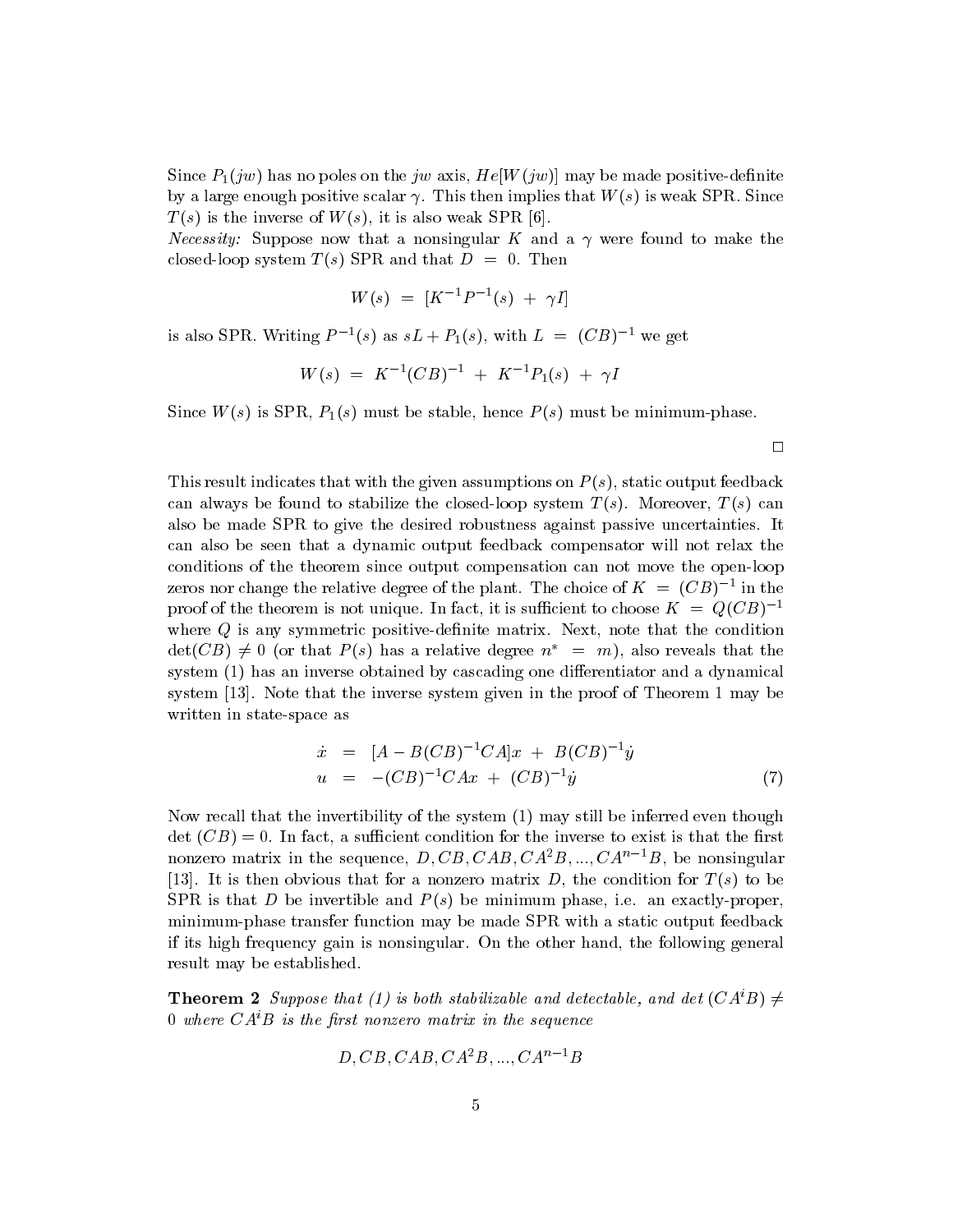Then the closed-loop system from r to  $\frac{d^i y}{dt^i}$  given by

$$
T_i(s) = CA^i(sI - A + \gamma B KCA^i)^{-1}BK
$$

is SPR if and only if  $P(s)$  is minimum phase.

**Proof:** Given system (1), repeated here for convenience

$$
\begin{array}{rcl}\n\dot{x} & = & Ax + Bu \\
y & = & Cx + Du\n\end{array}
$$

let us define an output  $z_i$  by

$$
z_i\,\,=\,\,\frac{d^iy}{dt^i}\,\,=\,\,y^{(i)}
$$

then

$$
z_{i+1} = CA^{i+1}x + CA^iBu
$$

If det  $(CA^iB) \neq 0$ , the inverse system of  $P(s)$  is given by

$$
P^{-1}(s) = (CA^iB)^{-1}s^{i+1} + P_2(s)
$$

where  $P_2(s)$  is stable. Repeating the arguments of theorem 3.1 and using the controller

$$
u\,\,=\,\,-\gamma K y^{(i)}\,\,+\,\,Kr
$$

we obtain the desired result.

#### $3.2$ Discrete-Time Case:

Next, we turn our attention to the discrete-time case. Specifically, we find conditions on  $(3)$  or  $(4)$  so that a feedback controller will render the closed-loop system SPR. Consider then the static output feedback, i.e.  $u(k) = -\gamma K y(k) + K r(k)$ . The closed-loop system is then given by

$$
x(k+1) = (A - \gamma BKC)x(k) + BKr(k)
$$
  

$$
y(k) = Cx(k) + Dr(k)
$$
 (8)

or in the  $z-$  domain

$$
Y(z) = [I + \gamma P(z)K]^{-1} P(z)KR(z)
$$
\n(9)

The following theorem parallels theorem reft1 and shows the existence of K and  $\gamma$ that will render the closed-loop system  $(8)$  SPR if D is invertible.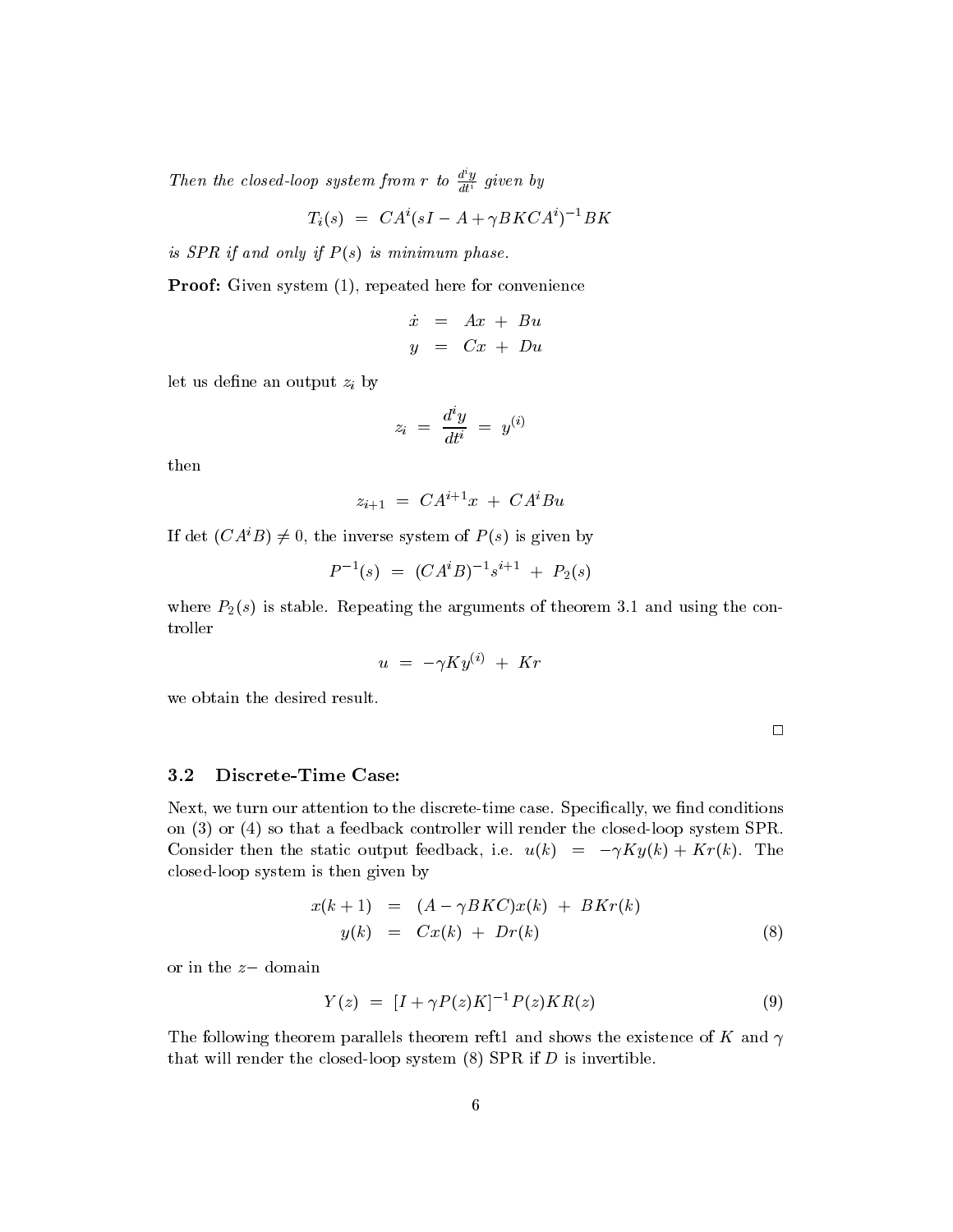**Theorem 3** Let system (3) be stabilizable and detectable and let its relative degree be  $n^* = 0$ . Then there exist a nonsingular K and a positive scalar  $\gamma$  such that the closed-loop system (8) is SPR, if and only if  $P(z)$  is minimum phase.

### Proof:

*Sufficiency:* Consider the closed-loop transfer function

$$
T(z) = [I + \gamma P(z)K]^{-1} P(z)K
$$
  
= 
$$
[K^{-1}P^{-1}(z) + \gamma I]^{-1} = W^{-1}(z)
$$

Since  $P(z)$  is minimum phase with a relative degree  $n^* = 0$ , its inverse  $P^{-1}(z)$  will be given by

$$
P^{-1}(z) = P_1(z)
$$

where  $P_1(z)$  is proper and stable. Note that  $W(z) = K^{-1}P^{-1}(z) + \gamma I$  can be made SPR by choosing  $\gamma$  positive and large enough since

$$
||P^{-1}(z)|| \ \leq \ c \ \infty \ ; \ \text{ for all } |z| \ \geq \ 1
$$

Since the inverse of an SPR matrix is SPR,  $T(z)$  is SPR and therefore analytic in  $|z| \geq 1$ .

*Necessity:* Similar to the continuous-time case.

 $\Box$ 

Note that the discrete-time case requires that  $P(z)$  be of relative degree  $n^* = 0$ . Thus for example, and unlike the continuous-time plant  $\frac{1}{s-a}$ , the discrete-time plant  $\frac{1}{z-a}$  may not be made SPR using the output feedback suggested. Next, we discuss the inverse-system interpretation of Theorem 3. Note that the condition det  $D \neq 0$ (or that  $P(z)$  has a relative degree  $n^* = 0$ ), also reveals that the system (3) has an inverse system given in state-space by

$$
x(k+1) = [A - BD^{-1}C]x(k) + BD^{-1}y(k)
$$
  
 
$$
u(k) = -D^{-1}Cx(k) + D^{-1}y(k)
$$
 (10)

The following general result may then be established.

**Theorem 4** Suppose that (3) is both stabilizable and detectable, and det  $(CA<sup>i</sup>B) \neq$ 0 where  $CA^iB$  is the first nonzero matrix in the sequence

 $D, CB, CAB, CA^2B, \ldots, CA^{n-1}B$ 

Then the closed-loop system from  $r(k)$  to  $y(k + i)$  given by

$$
T_i(z) = CA^i(zI - A + \gamma B K C A^i)^{-1} B K
$$

is SPR if and only if  $P(z)$  is minimum phase.

**Proof:** See the proof of Theorem 2.

 $\Box$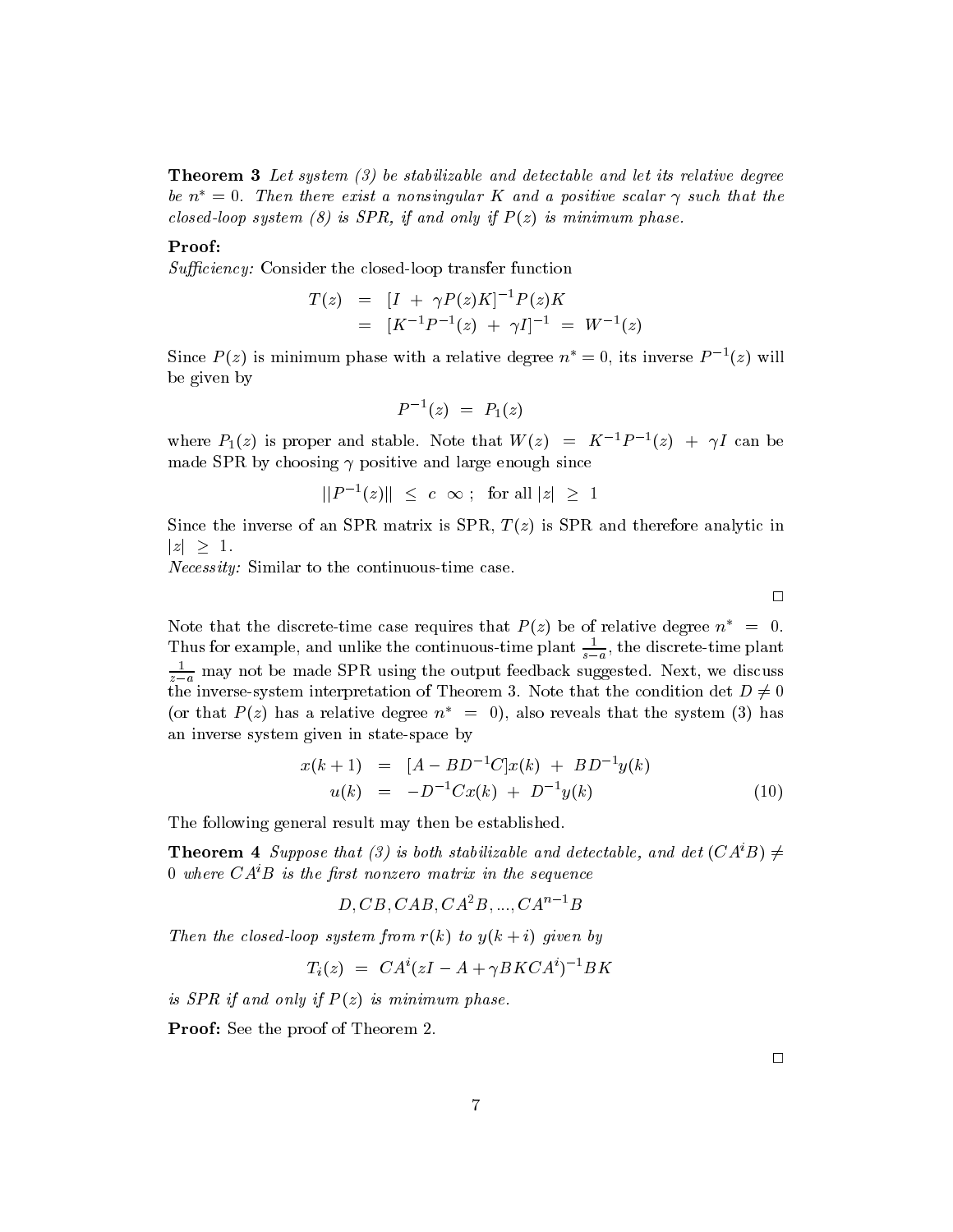#### **CONCLUSIONS**  $\boldsymbol{4}$

In this paper we found necessary and sufficient conditions for a transfer function to be rendered SPR using output feedback. These results generalize a previously published result and establish a connection with the invertibility problem. The design is useful when a passive uncertainty enters the system such as in the Lure's problem  $[6]$ .

### References

- [1] B. Anderson and S. Vongpanitlerld, *Network Analysis and Synthesis A Mod*ern System Theory Approach. Englewood Cliffs, N.J.: Prentice-Hall, Inc., 1st ed., 1973.
- [2] K. Narendra and A. Annaswamy, *Stable Adaptive Systems*. Englewood Cliffs, N.J.: Prentice-Hall, Inc., 1st ed., 1989.
- [3] P. Dorato, ed., Robust Control. New York, N.Y.: IEEE Press, 1987.
- [4] L. Hitz and B. Anderson, "Discrete positive-real functions and their application to system stability," Proc. IEE, vol. 116, pp. 153-155, January 1969.
- [5] J. Soliman and H. Kwoh, "Absolute stability of a class of nonlinear sampleddata systems," Proc. IEE, vol. 116, pp. 145-148, January 1969.
- [6] K. Narendra and J. Taylor, Frequency Domain Criteria for Absolute Stability. New York, N.Y.: Academic Press, 1st ed., 1973.
- [7] R. Lozano-Leal and S. Joshi, "Strictly positive real transfer functions revisited," IEEE Trans. Auto. Contr., vol. AC-35, pp. 1243-1245, November 1990.
- [8] J. Wen, "Time domain and frequency domain conditions for strict positive realness," IEEE Trans. Auto. Control, vol. AC-33, pp. 988–992, October 1988.
- [9] B. Livneh, M. McLaren, and G. Slater, "Some conditions for almost strict positive realness," in *Proceedings 29th IEEE CDC*, (Honolulu, Hawaii), pp. 2512– 2517, 1990.
- [10] G. Gu, "Stabilizability conditions of multivariable uncertain systems via output feedback," IEEE Trans. Auto. Control, vol. AC-35, pp. 925–927, August 1990.
- [11] A. Steinberg, "A sufficient condition for output feedback stabilization of uncertain dynamical systesms," IEEE Trans. Auto. Control, vol. AC-33, pp. 676-677, July 1988.